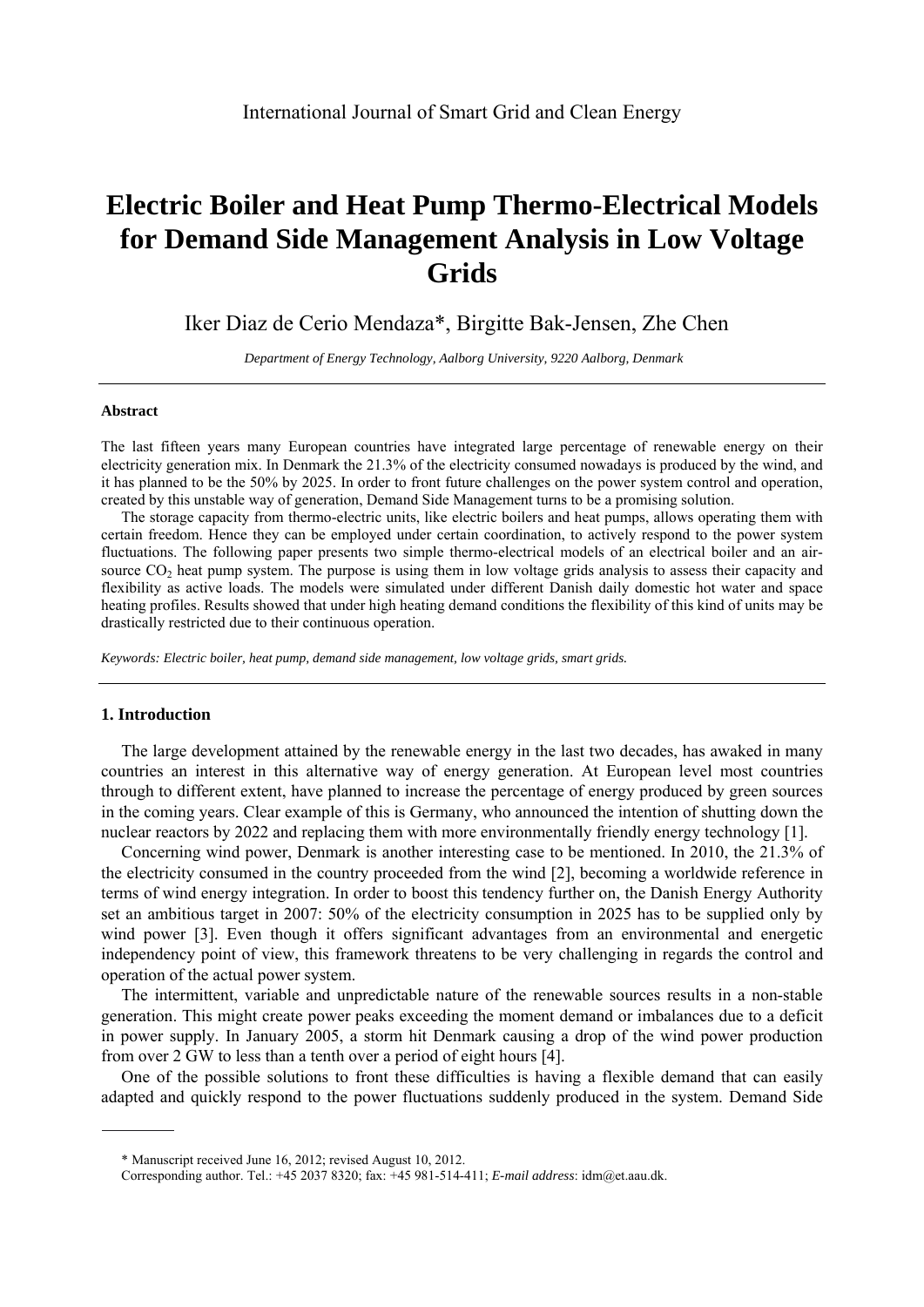Management (DSM) techniques were already exploited before with the purpose of allowing the power system to have an extra degree of freedom. After the First World War controlled Electric Boilers (EB) were introduced in Canada to take advantage of the surplus from the hydroelectric power [5].

The capacity of different loads to act actively in regards the power system stability was analysed before. Daryanian et al. investigated the utilization of EBs under Real Time Price (RTP) signals to allow the consumer changing his electricity usage habits, and in this way smoothing the power peaks in the power system [6].

Pedersen et al. [7] studied how floor heating systems, using heat pumps (HP), can support the power system balance. Considering the large time constant of this kind of heating systems an optimization method was presented to shift power demand, without comfort loss for the user, to hours with large wind power production. The load flexibility potential from an air source HP was experimentally analysed by Akmal et al. [8] with the same objectives. Reductions in the power system operation cost and decrease in the conventional power plant start-ups (due to sudden wind power curtailment) were stated advantages from demand shape modification.

The concept of flexible consumer inside a smart grid was evaluated by Halvgaard et al. [9]. An Economic Model Predictive Control (MPC) was used to command HP-floor heating systems and shifting their electricity consumption to periods where the energy prices were low. A part from the benefits provided to the grid, savings (25-33%) in the electricity cost resulted from applying the operating strategy proposed.

The consequences of introducing HPs and EBs in North European power system with large share of wind power were assessed by Meibom et al. [10]. Aside from the environmental advantages (fuel saving due to oil burner's replacement), a higher wind power acknowledgement was cited from the EBs and HPs integration, due to the power regulation price reductions and the low price hours drop.

Seeing the importance that DSM is acquiring in the renewable energy integration, this paper introduces two thermo-electrical models of an EB and an air-source  $CO<sub>2</sub>$  HP system. The aim is using them to analyse their flexibility advantages in low voltage grids.

| <b>Subscripts</b><br><b>Nomenclature</b> |                                                  |                 |                                 |
|------------------------------------------|--------------------------------------------------|-----------------|---------------------------------|
| A                                        | area $(m2)$                                      | amb             | ambient                         |
| COP                                      | coefficient of performance (-)                   | aux             | auxiliary (fan, pumps )         |
| Cp                                       | specific heat capacity (kJ/kg.°C)                | $\mathbf c$     | demand                          |
| D                                        | compressor bore (m)                              | com             | compressor                      |
| h                                        | enthalpy (kJ/kg)                                 | CO <sub>2</sub> | carbon dioxide                  |
| J                                        | moment of inertia $(kg/m2)$                      | cw              | city water                      |
| L                                        | compressor stroke (m)                            | e               | electrical supply               |
| <b>LMTD</b>                              | log mean temperature difference (-)              | EV              | evaporator                      |
| m                                        | mass flow rate $(l/s)$                           | fsh             | from space heating              |
| n                                        | number of cylinders (-)                          | GC              | gas cooler                      |
| p                                        | pressure (MPa)                                   | H2O             | water                           |
| P                                        | power $(W)$                                      | inside          | inside the storage tank         |
| Q                                        | heat $(kJ)$                                      | <b>IHX</b>      | internal heat exchanger         |
| Q                                        | reactive power (VAr)                             | iso             | isentropic                      |
| T                                        | temperature $(^{\circ}C)$                        | loss            | storage tank losses             |
| UA                                       | global heat exchange coefficient. $(W^{\circ}C)$ | m               | mechanical                      |
| V                                        | volume (1)                                       | mi              | middle point between nodes      |
| W                                        | compressor speed (rpm)                           | ni              | node i of the tank              |
| Χ                                        | control signal (-)                               | room            | system installed room           |
| z                                        | node high $(m)$                                  | S               | compressor displacement         |
|                                          |                                                  | sh              | to space heating                |
| <b>Greek</b> letters                     |                                                  | t               | water storage tank              |
| δ                                        | definition parameter (-)                         | TIHX            | tank immersed coil              |
| η                                        | efficiency $(-)$                                 | tot             | total                           |
| λ                                        | effective heat conductivity (W/m.°C)             | vol             | volumetric                      |
| ρ                                        | density $(kg/l)$                                 | win             | gas cooler inlet water          |
| τ                                        | torque $(N.m)$                                   | wout            | gas cooler outlet water         |
|                                          |                                                  | 1, 26           | carbon dioxide state conditions |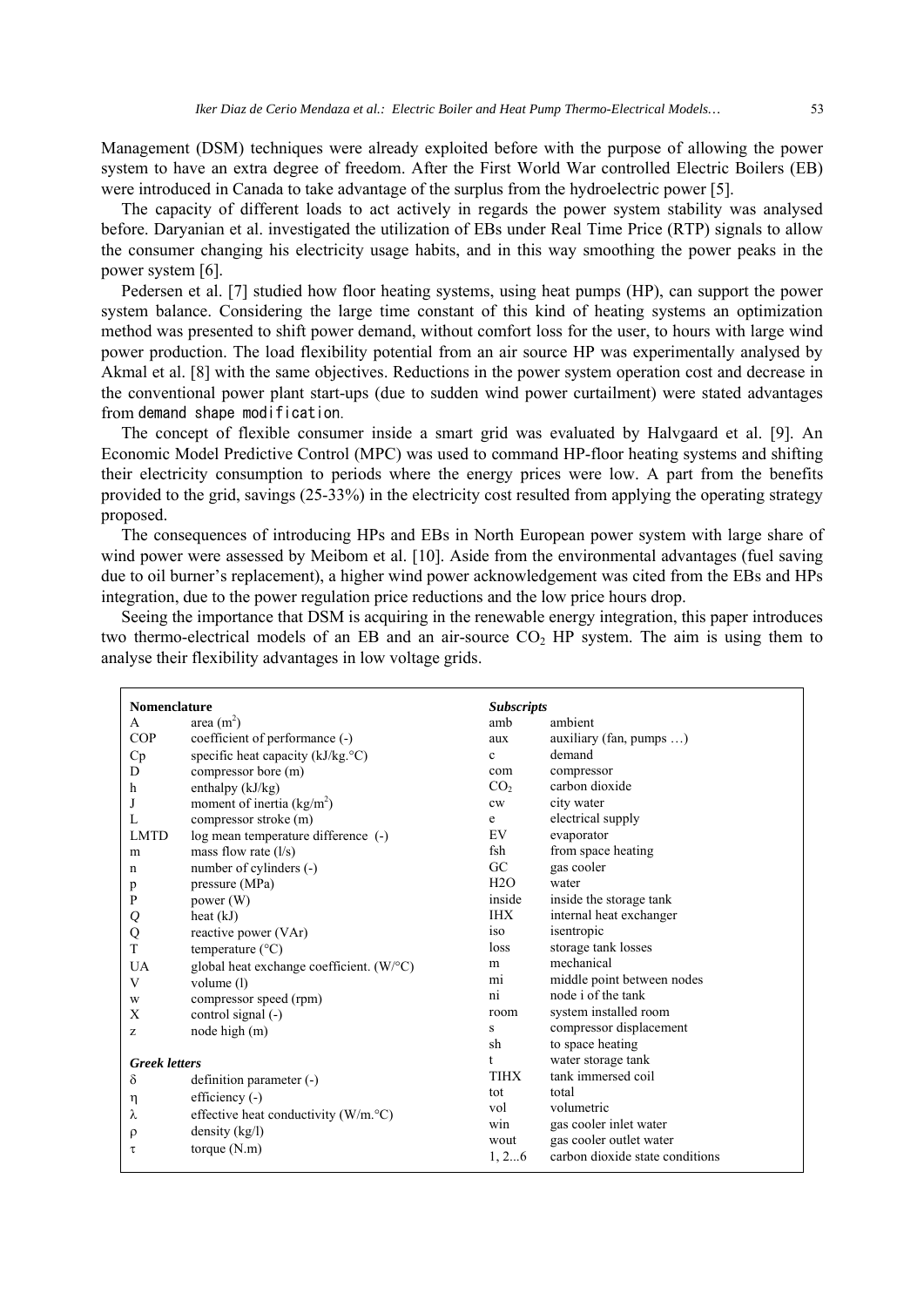## **2. Thermo-Electrical Models**

# *2.1. Electric boiler*

Via water immersed resistor/electrode the EB uses electric energy as heat source to heat water. The model developed is oriented to a medium size family living in small house/apartment and its function is to heat water for the daily live activities (cleaning, cooking...). Fig.1 shows the model lay-out.

Table 1. EB Model Characteristics



Fig.1. EB lay-out

As the tank size considered is relatively small the stratification effect was assumed depreciable. One node or fully mixed tank way was the option chose for the thermal modelling. The physical equations governing the system are based in the first law of thermodynamics.

$$
\rho_{H2O} V_t \frac{dT_{inside}}{dt} = Q_e X - m_c C p_{H2O} (T_{inside} - T_{cw}) - UA_{loss} (T_{inside} - T_{room})
$$
\n(1)

## *2.2. Heat pump system*

The system modelled is composed by an air-source transcritical  $CO<sub>2</sub>$  HP, a large capacity storage tank and the DHW and space heating (SH) circuit's (fig.2 (a)). Two simple techniques are used to control it, an on/off to define the moment when HP energy supply is required and compressor speed control for applying water at constant temperature of 80°C to the tank.

# *2.2.1. Transcritical CO2 heat pump*

A HP is the combination of different electro and thermo-mechanical elements which define a thermodynamical cycle. It aims transferring thermal energy from one source at lower/higher temperature to another location at higher/lower temperature depending on the working mode, i.e. heating or cooling.

The environmental advantages and the good performance from the transcritical cycles justify the election of  $CO<sub>2</sub>$  as refrigerant for the presented model. The  $CO<sub>2</sub>$  thermodynamic properties were obtained from the National Institute of Standards and Technology (NIST) online-data base [11]. From this, look-up tables were created in Matlab/Simulink to define the Lorentz cycle states and represent the consecutive changes experienced by the working fluid (Fig.2 (b)).

The overall model consist of the evaporator (E), internal heat exchanger (IHX), compressor (C), gas cooler (GC) and expansion valve (EV) sub-models. Besides the following assumptions were considered:

- Negligible heat losses with ambient.
- Water is always in liquid phase during the heat transfer process in the gas cooler.
- Not pressure drops in the  $CO<sub>2</sub>$  circuit either in the water one.
- Evaporation process is ideal and the output conditions are saturated.
- The compression is adiabatic but not isentropic.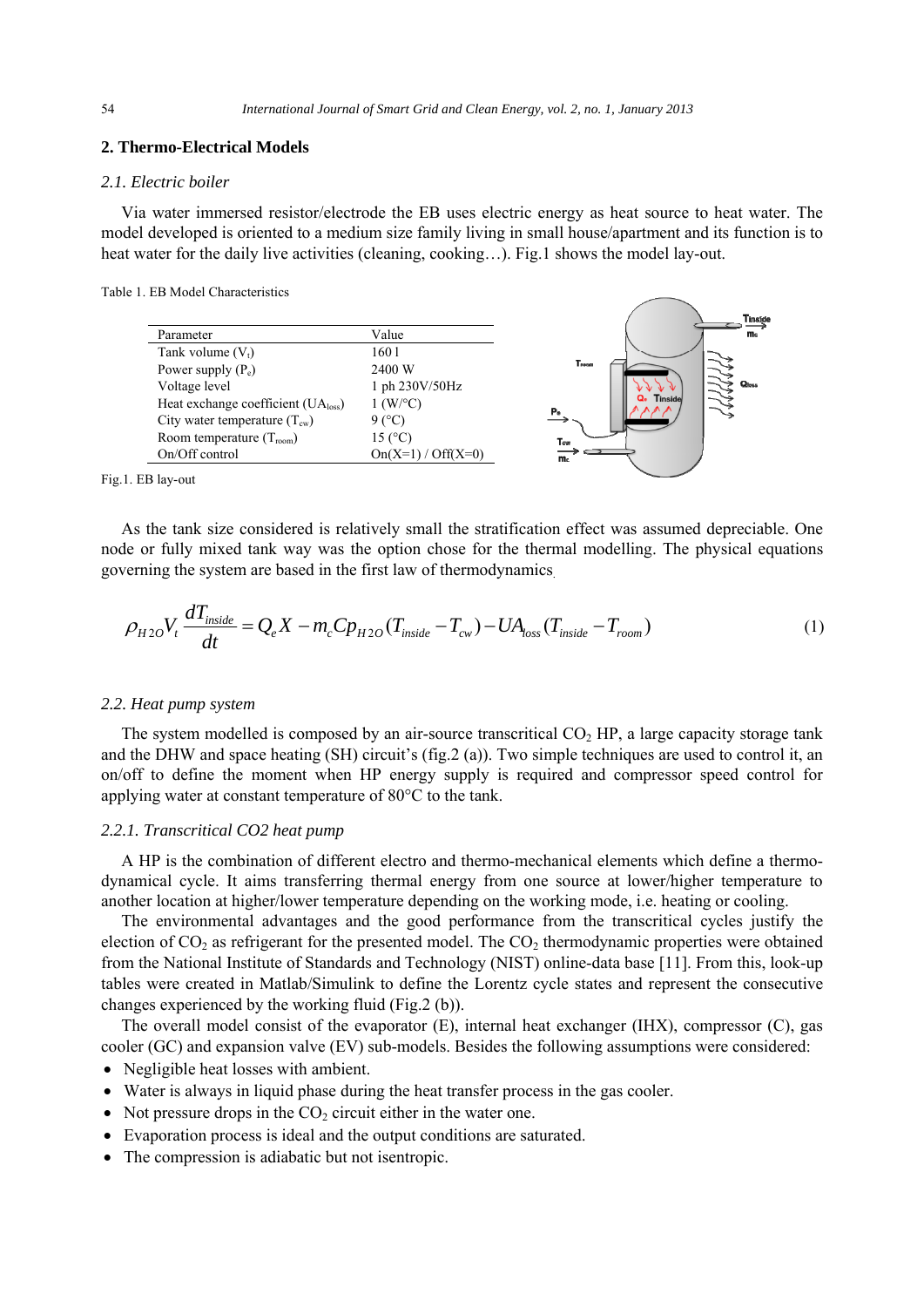

Fig. 2. (a) HP System, (b) Lorentz cycle.

#### *2.2.1.1. Evaporator*

As it is assumed an ideal evaporator, the temperature output of the refrigerant  $(T_6)$  is equal to the atmospheric one. Thus, the low pressure line of the cycle is determinate by the ambient conditions using the NIST data. The process is considered to be isobaric.

$$
T_{\text{amb}} = T_{6} \tag{2}
$$

# *2.2.1.2. Reciprocating compressor*

A Dorin single stage  $CO_2$  compressor with the same characteristics given in [12] was chosen as a subject. From the displacement expression  $(V<sub>s</sub>)$  the refrigerant mass flow rate was calculated as:

$$
V_s = nD^2 L \left(\frac{\pi}{4}\right) \tag{3}
$$

$$
m_{co_{2}} = \rho \eta_{vol} V_{s} \left(\frac{w}{60}\right) \tag{4}
$$

The following volumetric and isentropic efficiency correlations developed for the mentioned compressor were used to determine the compression process quality [12].

$$
\eta_{\text{vol}} = 1.1636 - 0.2188 \left( \frac{p_2}{p_1} \right) + 0.0163 \left( \frac{p_2}{p_1} \right)^2 \tag{5}
$$

$$
\eta_{\text{iso}} = 0.61 + 0.0356 \left(\frac{p_2}{p_1}\right) - 0.0257 \left(\frac{p_2}{p_1}\right)^2 + 0.0022 \left(\frac{p_2}{p_1}\right)^3 \tag{6}
$$

The optimum discharge pressure expression developed by Sarkar [12] was utilized to define the high pressure line of the cycle depending on the evaporation and the gas cooler output temperature conditions. The mechanical power required by the compressor was obtained from the following equation:

$$
P_{2,\text{opt}} = 3.47 + 0.32T_{\text{EV}} + 2.23T_3 - 0.0134T_{\text{EV}}T_3 + 3.7x10^{-3}T_3^2\tag{7}
$$

$$
P_m = m_{co_2}(h_2 - h_1) \frac{1}{\eta_m} \tag{8}
$$

#### *2.2.1.3. Internal heat exchanger*

According to the pressure conditions set by the evaporation process, the refrigerant output temperature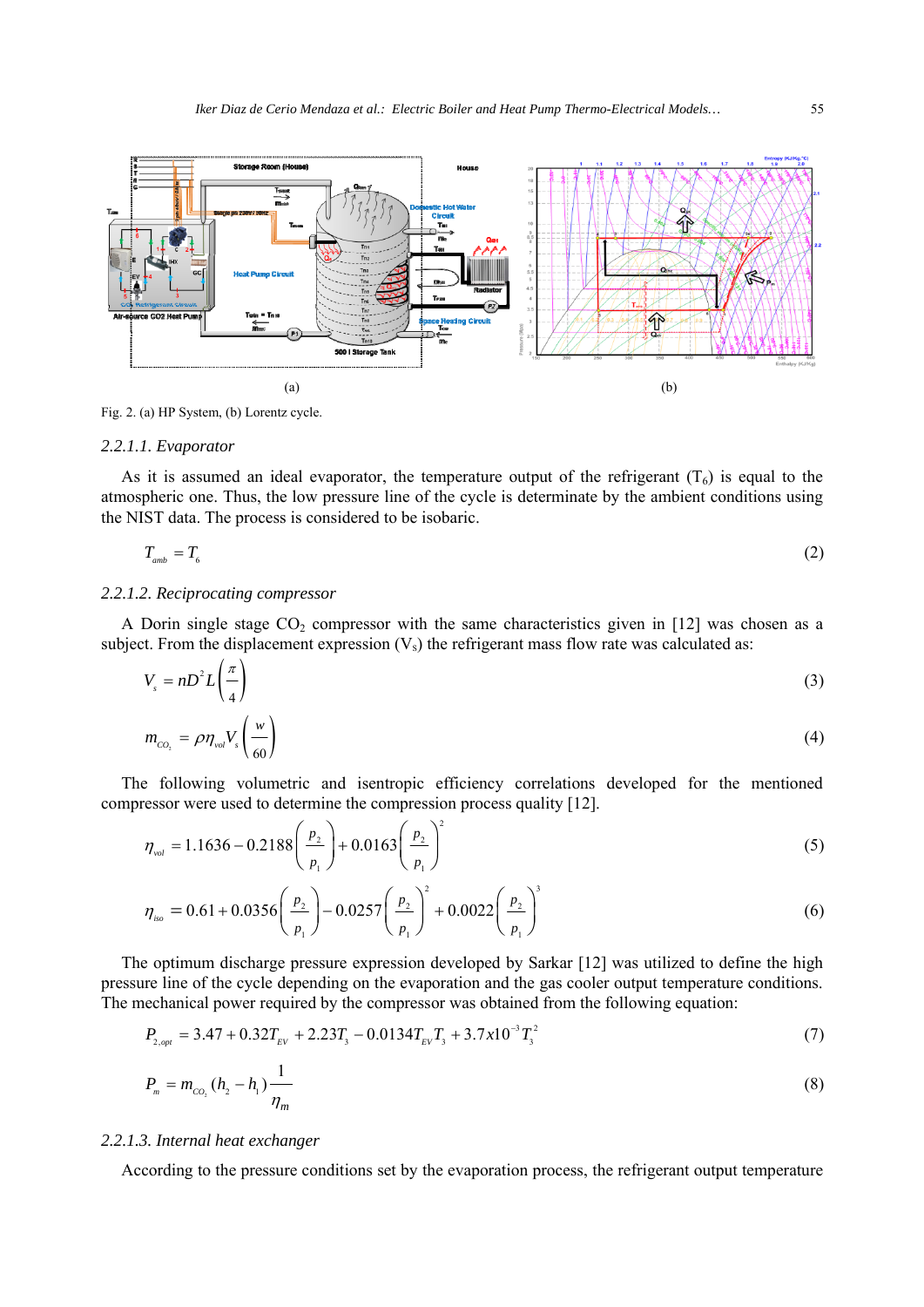conditions in the subcritical and supercritical side of the IHX were calculated using the LMTD method using the expressions developed by Stoecker [13]. For this reason it was assumed constant heat capacity of the working fluid it the process, being determinate by the inlet pressure and temperature conditions.

Subcritical side: 
$$
T_1 = T_6 - (T_6 - T_3) \frac{\left(1 - \exp\left[\frac{UA_{HK}}{m_{CO_2}}\left(\frac{1}{C_{P_6}} - \frac{1}{C_{P_3}}\right)\right]\right)}{\left(\frac{C_{P_6}}{C_{P_3}} - \exp\left[\frac{UA_{HIX}}{m_{CO_2}}\left(\frac{1}{C_{P_6}} - \frac{1}{C_{P_3}}\right)\right]\right)}
$$
 (9)  
\nSupercritical side:  $T_4 = T_3 - (T_3 - T_4) \frac{\left(1 - \exp\left[\frac{UA_{HIX}}{m_{CO_2}}\left(\frac{1}{C_{P_3}} - \frac{1}{C_{P_6}}\right)\right]\right)}{\left(\frac{C_{P_3}}{C_{P_6}} - \exp\left[\frac{UA_{HIX}}{m_{CO_2}}\left(\frac{1}{C_{P_3}} - \frac{1}{C_{P_6}}\right)\right]\right)}$  (10)

Due to the specific heat capacity behaviour of the  $CO<sub>2</sub>$  in the supercritical zone [12, 14], look-up tables based in NIST data were created again to estimate its value in every state.

# *2.2.1.4. Gas cooler*

The same assumptions and methodology was considered in the GC to determine the  $CO<sub>2</sub>$  and the water outlet temperature [13]. As the water is taken from bottom of the tank  $T_{win} = T_{n10}$ .

$$
T_{3} = T_{2} - (T_{2} - T_{n10}) \frac{\left(1 - \exp\left[UA_{GC}\left(\frac{1}{m_{CO_{2}}Cp_{2}} - \frac{1}{m_{H2O}Cp_{H2O}}\right)\right]\right)}{\left(\frac{m_{CO_{2}}Cp_{2}}{m_{H2O}Cp_{H2O}} - \exp\left[UA_{GC}\left(\frac{1}{m_{CO_{2}}Cp_{2}} - \frac{1}{m_{H2O}Cp_{H2O}}\right)\right]\right)}
$$
(11)  

$$
T_{wout} = T_{win} + \frac{m_{CO_{2}}(h_{3} - h_{2})}{m_{H2O}Cp_{H2O}}
$$
(12)

# *2.2.1.5. Expansion valve*

The expansion process was assumed isenthalpic considering negligible any surrounding heat losses.

$$
h_4 = h_5 \tag{13}
$$

# *2.2.1.6. AC induction motor*

*w*

*m*

A first order equation representing the drive motion was used to model the dynamics of the machine [15]. Due to the simulation length no friction losses were considered, defining the mechanical torque as:

$$
J\frac{dw}{dt} = \tau_e - \tau_m \tag{14}
$$
\n
$$
\tau_m = \frac{P_m}{m}
$$
\n
$$
\tag{15}
$$

# *2.2.2. Storage tank and space heating circuit*

The key point of the EB and HP systems from a DSM approach is the storage tank. It can be seen as an inter-phase among the electrical consumption and the DHW/SH demand, which allows certain operation independency separating both moments. In this case the stratification phenomenon in the storage tank was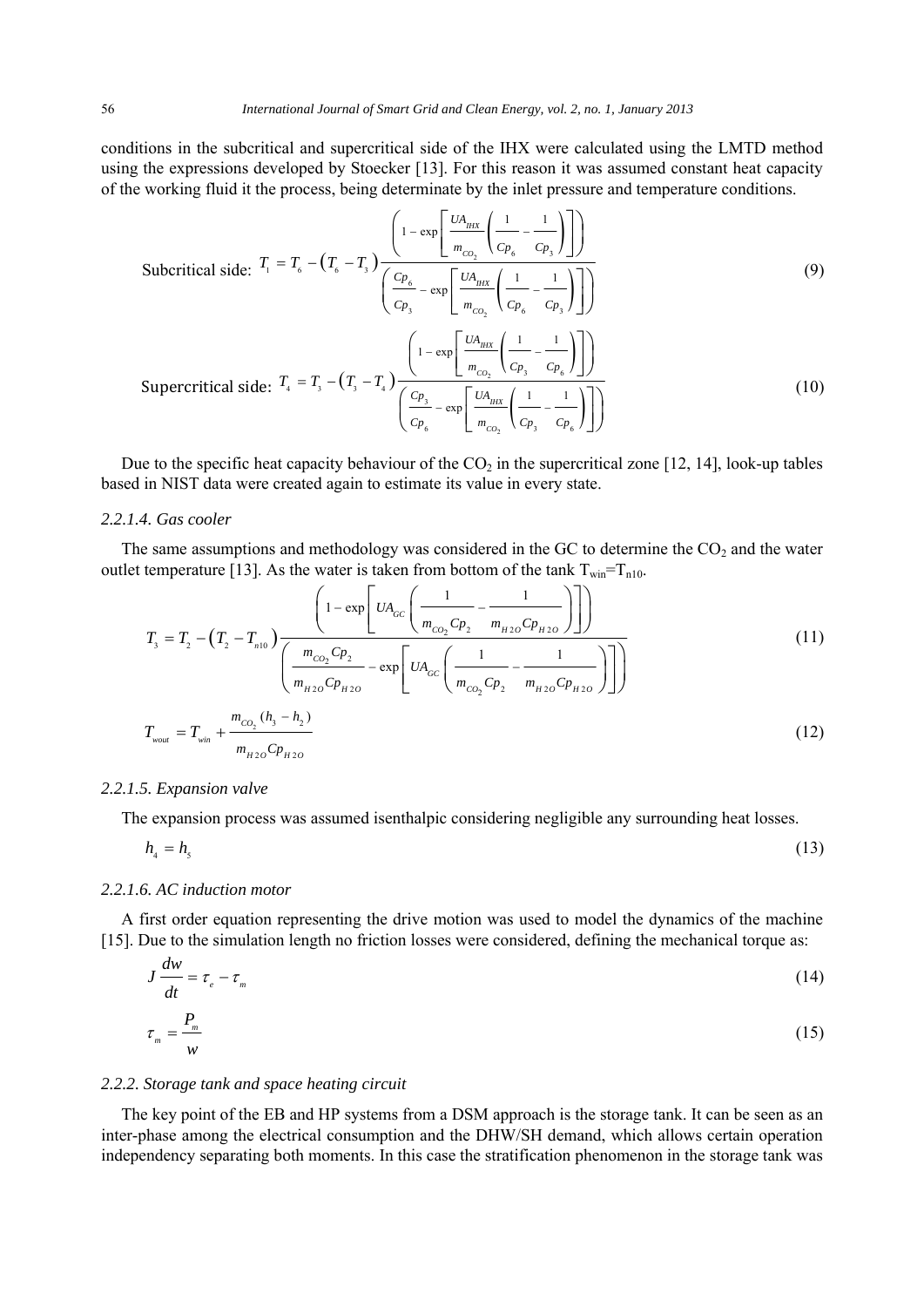modelled in order to have more realistic approach of the system behaviour. The tank was divided into 10 layers creating an energy balance in each of them as the author [16] proposed:

$$
\rho_{_{H2O}}V_{_{ni}}C_{p_{_{H20}}}\frac{dT_{\scriptscriptstyle ni}}{dt} = \delta_{_{ni}}^{_{HP}}m_{_{H20}}C_{p_{_{H20}}}\left(T_{_{wout}}-T_{_{ni}}\right) - \delta_{_{ni}}^{^{c}}m_{_{H20}}C_{p_{_{H20}}}\left(T_{_{ni}}-T_{_{cw}}\right) - U_{_{loss}}A_{_{ni}}\left(T_{_{ni}}-T_{_{room}}\right) + \delta_{_{ni}}^{^{+}}m_{_{c}}C_{p_{_{H20}}}\left(T_{_{ni-1}}-T_{_{ni}}\right) + \delta_{_{ni}}^{-}m_{_{c}}C_{p_{_{H20}}}\left(T_{_{ni}}-T_{_{ni+1}}\right) + A_{_{ni}}\frac{\lambda_{_{e}}}{z_{_{ni}}}\left(T_{_{ni+1}}-2T_{_{ni}}+T_{_{ni-1}}\right) + Q_{_{e}} - \delta_{_{ni}}Q_{_{mi}} \tag{16}
$$

The fluid circulating through the space heating circuit is heated through a heat exchanger coil immersed in the tank. In each layer where a part of the coil is present (nodes from n3 to n8),  $Q_{\text{mi}}$  will be active representing the heat provided by the stored water in that layer to the part of the coil immersed in it  $(\delta_{mi} = 1$  for  $3 \le i \le 8$ , rest 0).

$$
Q_{m} = m_{sh} C p_{H20} \left( T_{m} - T_{m-1} \right) \tag{17}
$$

The coil has been divided in six subsections (Fig.  $3(a)$ ). For every one the output temperature was calculated as (for  $i=3$ ,  $T_{mi}=T_{sh}$  and  $i=8$ ,  $T_{mi-1}=T_{fsh}$ ):

$$
T_{m} = T_{n} + (T_{m-1} - T_{n}) \times \exp\left[-\frac{UA_{\text{max}}}{m_{sh}C p_{H2O}}\right]
$$
 (18)

$$
Q_{_{sh}} = m_{_{sh}} C p_{_{H20}} (T_{_{sh}} - T_{_{fsh}}) \tag{19}
$$



Fig.3. (a) Space heating circuit lay-out, (b) Temperature, SH and DHW profiles

# **3. System Analysis**

Domestic energy consumption and its pattern are features strongly varying from family to family depending on the single habits. The energy consumption for an average household in Denmark is around 15000 KWh/year from where 2700 KWh has DHW purposes.

For the following analysis Electrical, SH, and DHW energy consumption data from 25 houses, located in the island of Fyn (Denmark), was used [17]. Rather than creating an average profiles from them, authors found more interesting taking a representative house as a subject and analyse it. Fig.3 (b) shows the mentioned profiles for a singular day in January and April.

# **4. Results and Discussion**

Since the function of the EB was heating water for daily activities of a medium size families living in flat/apartment with additional space heating source (district heating) the model was only studied under DHW demand conditions. The HP system instead was intended to supply both types of thermal demand.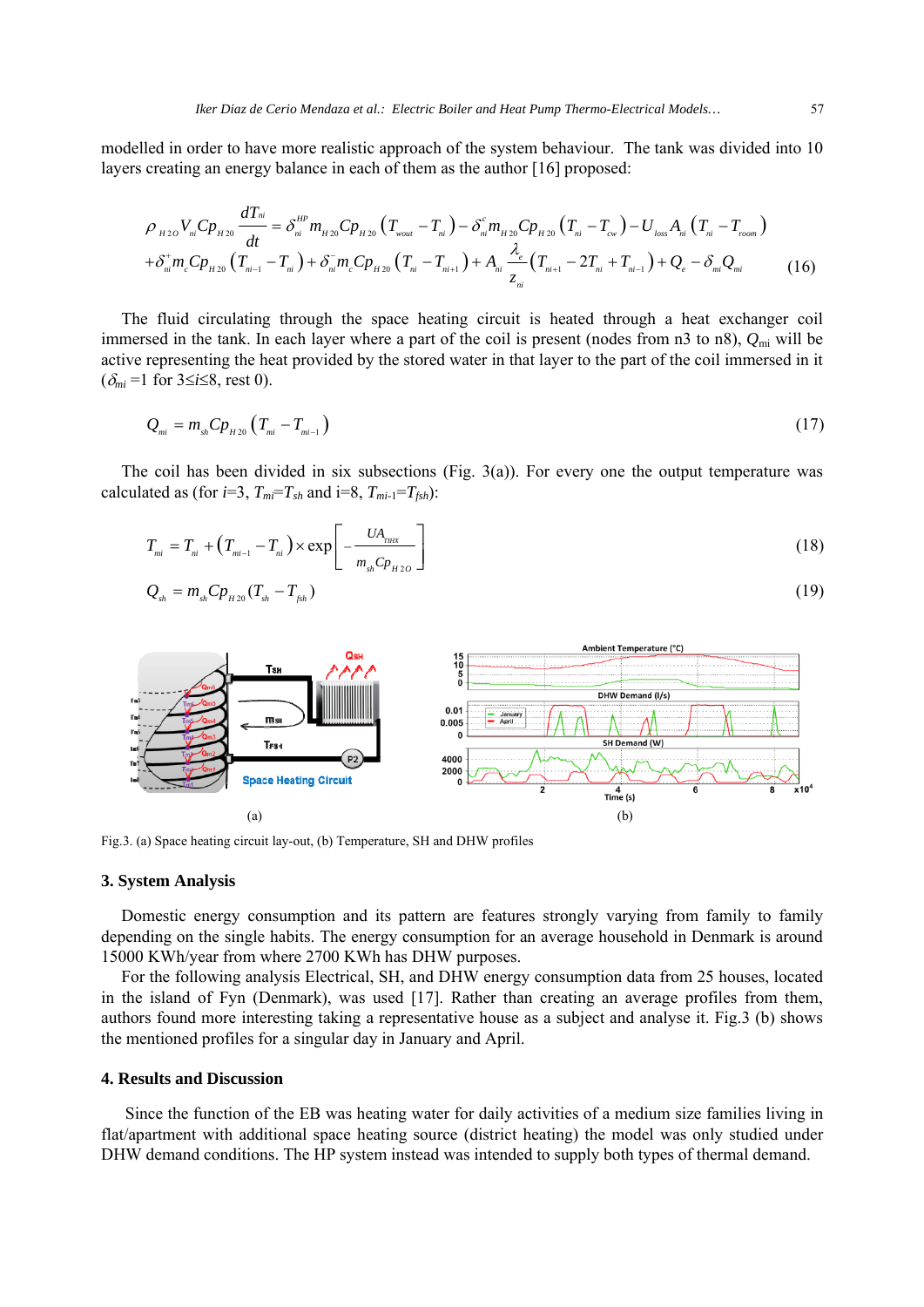

Fig.4.EB simulated behaviour.

Fig. 4 shows the differences in electrical consumption depending on the hot water mass flow demanded in the EB. Due to an overconsumption and the sub-dimensioned tank capacity the temperatures decreases below the permitted limits in the month of April.

In the HP system model operation differences were observed from one month to other. Fig. 5 shows that frequent start-ups and over-operation capacity was required in January with the purpose of keeping HP water output temperature and the temperature inside tank within certain limits. This fact may restrict, in certain moments, the capacity of these units to respond actively; having direct consequences in the DSM strategy efficiency.



Fig.5.HP simulated behaviour in January.



Fig. 6. HP simulated behaviour in April.